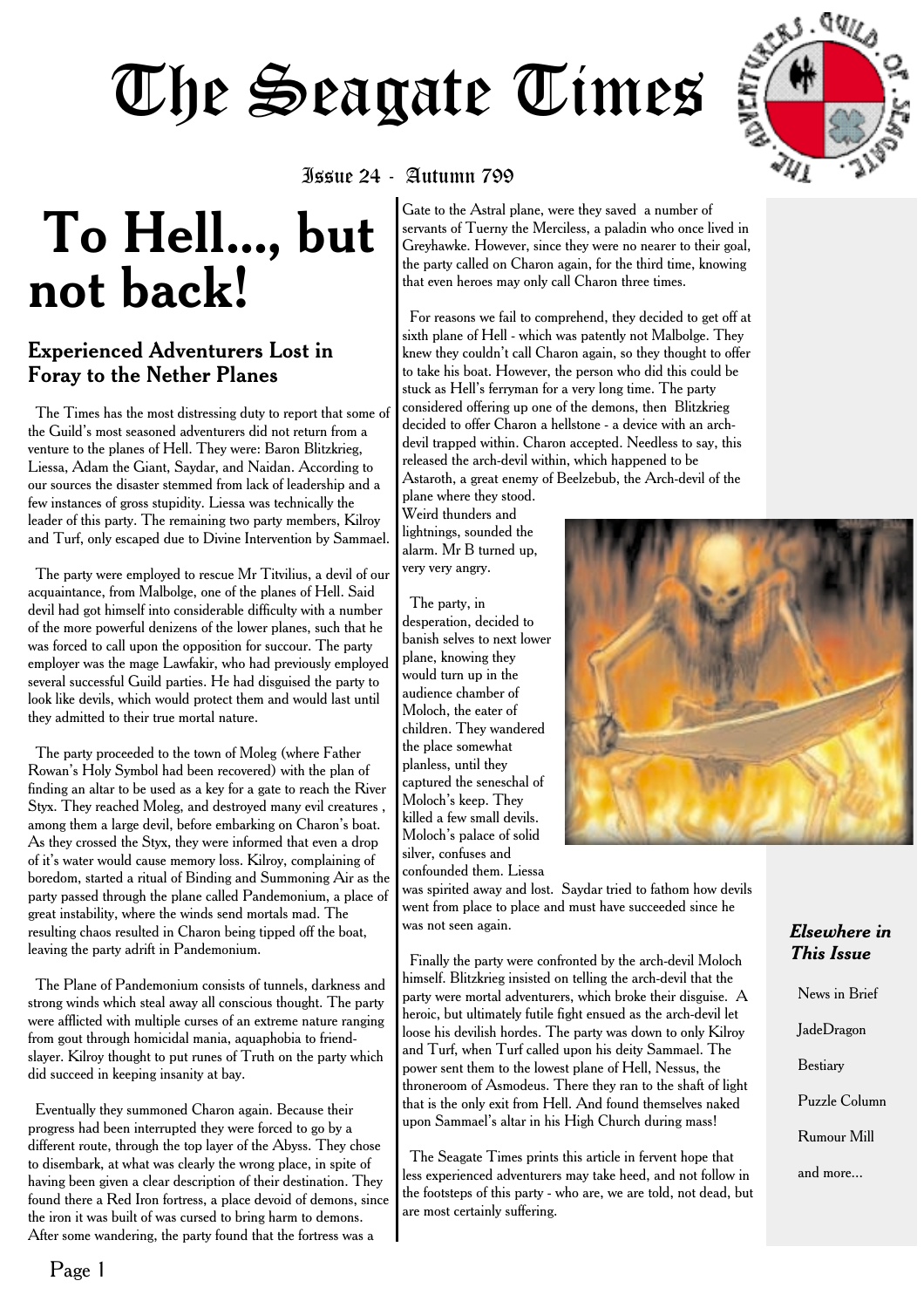*Silverfoam on the subject of souvenirs "No, no nothing military. What about cultural event?" The party replied "like an opera, or a circus?"*

## **News in Brief**

#### Religious Turmoil in the Western Marches

The ripples caused by Sammael's recruitment to the Fab Five are not yet over. Another Church area has finally admitted that Sammael has joined the good guys. In an astonishing turnaround, the Western Marches have finally opened their doors to mages. Now, as long as you are licensed by the (local) Church, you will not automatically be burnt at the stake for being a witch. Several local gentry have declared themselves to be mages, including, rumour has it, some of our own adventurers.This astonishing aboutface was caused by yet another witch burning going awry. This time the magical fire-fight got out of hand and several senior church officials were killed. The attacking demons & werewolves were apparently stopped from killing more church officials by a group of Sammaelite mages from Seagate. The party has no comment at this time.

#### Sir Aryan Marries

The County of Ebola is pleased to announce the marriage of Countess Ebola to Sir Aryan of Carzala. The new Count is currently visiting associates in Seagate.

#### Reward for Witches' Capture

Sir Alfrick (a knight from southern Carzala), with the support of Duke Leto, is offering a reward for information leading to the capture of a coven of witches who caused devastating flooding in his lands three years ago. He has also been enquiring about a group of adventurers in the area at the time who reported seeing the coven fleeing the scene. He hopes that they will be able to provide full descriptions of the culprits.

Guild officials stated that while they are still trying to find the records from that time, they believe that it was a guild party that was in the area.

#### **Waters of Healing in Limited Supply**

The shortage of ingredients for Waters of Healing means that the supply to Guild members is still limited. However, thanks to the efforts of a recent Guild Party, we are confident we will have sufficient ingredients to tide us over until the next major shipment arrives next summer. This party was also instrumental in obtaining new supply points from Ranke, Pasifika, and the Emerald Isles, but it may be several months until the first shipments arrive from these locations.

The Water College wishes to inform members that there is a limit of two permanent WoH per customer unless prior arrangements have been made. They also stated that this has not affected the availability of permanent Waters of Strength which are still readily available.

#### The Seagate Guild Trash the Plane of Faeleph

by Reporter Enam Nep

The Guild received the following bounty poster a while ago, it contains some good likenesses of the guild party, plus a drawing of a duck and rabbit. This reporter came across it recently and at considerable risk decided to investigate. First, the bounty note:

#### Wanted

A bounty of 10,000 sp is offered for each of the following, dead, alive, or in pieces. This bounty will be doubled if any are turned in by a fellow member of the Seagate Guild of Adventurers:



| Arkham                | Seagate, Plane of Alusia            |
|-----------------------|-------------------------------------|
| Barth Wader           | Seagate, Plane of Alusia            |
| Kayseri               | Seagate, Plane of Alusia            |
| <del>Keud Yffad</del> | <u>The Valley, Plane of Faeleph</u> |
| Lucius                | Seagate, Plane of Alusia            |
| Sven                  | Seagate, Plane of Alusia            |
| WalksOnEarth          | Seagate, Plane of Alusia            |
| <del>Ynnub Sgub</del> | The Valley, Plane of Faeleph        |
|                       |                                     |

The bounty has been placed by one Gwad Ytuped. To claim bounty deliver any of the above to:

Gwad Ytuped Deputy Sherriff of Tassili Dragon Isles Plane of Faeleph

Reporter's commentary:

What has happened here? To date all adventures to this plane have ended very satisfactory, and proved very profitable. This reporter has obtained a copy of the scribe notes for this party, and it makes very grim reading indeed. Apparently the party trashed the mansion and estate of Gwad for no other reason than a childish prank at the request of a local. This does not explain the high price on their heads. But hidden in the notes is a reference to death threats against Gwad, surely not our guild members!

The odd thing about the bounty note is that it was signed by Gwad with the message "I should have known better". It is tempting to think that understanding this statement holds the key to the future.

I think it is fair to say that Tassili should be avoided by guild members for a while. This bounty has been printed in the sound knowledge that guild members would not dream of handing over a fellow adventurer for mere money, although rumour has it that some members recently came very close to letting a party member be beaten up for cash.

*Lady Alexandra (after DAing the Mother Superior of a convent and asking college, and getting the reply "None") "I didn't know they had their own College"*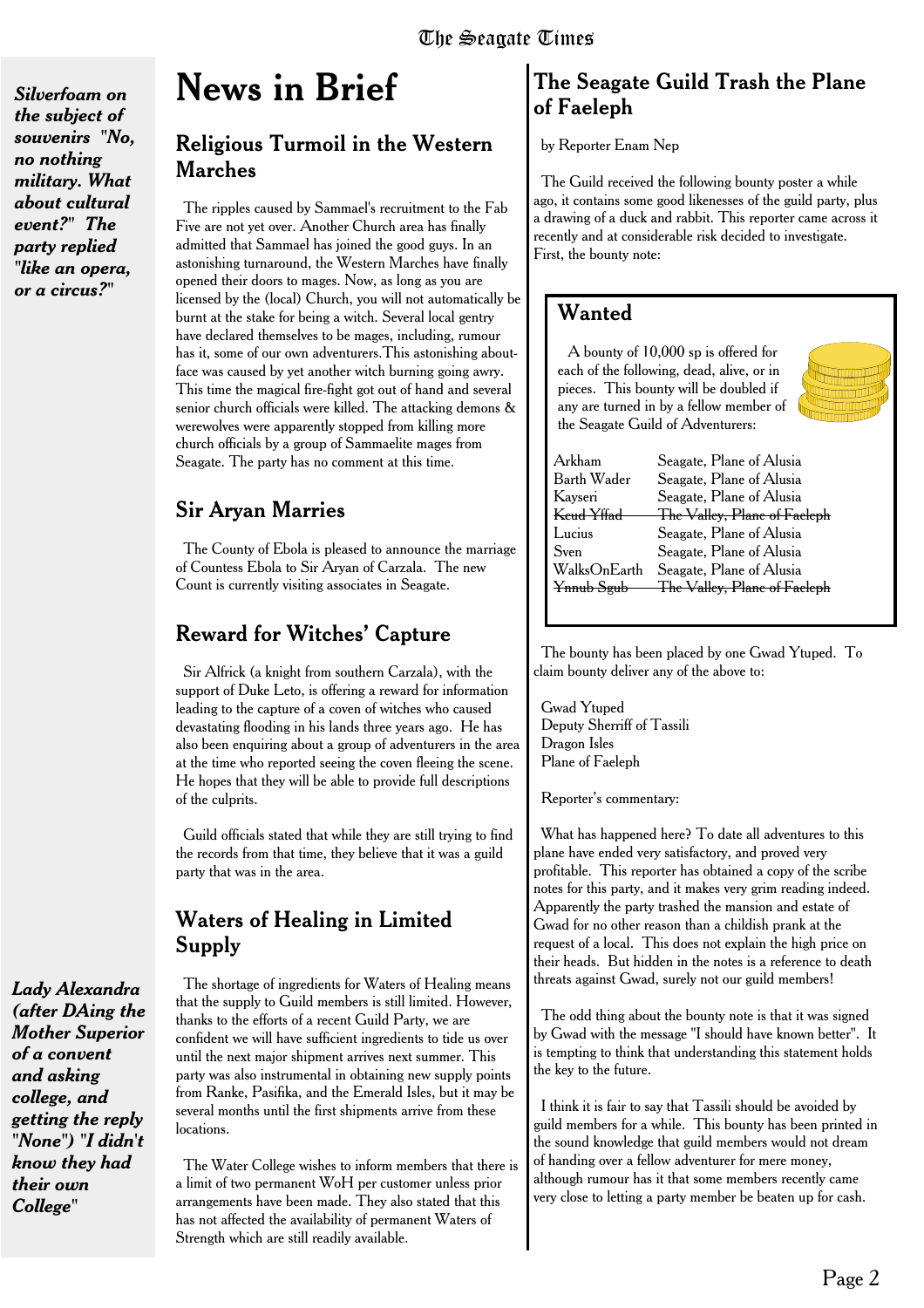#### Disaster Threatens South Seas Islands

An adventuring party in the South Seas has reported experiencing visions of volcanic eruptions, tidal waves, and scenes of mass destruction accompanying the rise of an ancient city from the depths. Investigation among the local merfolk revealed the following astrology reading.

> Long has the city remained between the waves A cataclysm sank it, and another will raise it. With fire and water, destruction will occur Both above and below, it is time to flee it.

Two thousand cycles the city will rest Soon it will rise and stand tall Both the land and the sea must unite Otherwise catastrophe will befall.

It is believed that this relates to the ancient city of Pasifika, which sank nearly two thousand years ago at the time of Penjarre. This would then indicate that the catastrophe will occur sometime in the next two years. Already plans are underway to evacuate the nearby mercity and several of the outlying islands.

The Adventurer's Guild of Pasifika believe that a combined effort by their members and members of the Seagate Adventurer's Guild will be required to avert disaster although, at this stage, it is not known what these efforts will entail. Further research is in progress.

#### **Merfolk Arming for War?**

The rumour has reached us that the trade delegation from the merfolk kingdom from Pasifika are mainly interested in purchasing metal weapons such as tridents, spears and daggers in exchange for Waters of Healing ingredients, pearls and exotics such as shells and fabrics. The adventuring party, who were in the area, received information that indicated that a race, known as the sahuagin, were involved in border skirmishes with the merfolk. Could this arms buyup be a forerunner to a full scale attack by the merfolk?

#### **Strange Storm Over Silverstream**



Around the 9th of Meadow, late that night, the town of Silverstream, in Ranke, was nearly wiped out by a large tornado caused by the convergence of three approaching storm fronts. Fortunately disaster was averted by the efforts of a few local mages who managed to dissipate the approaching twister.

There was an unconfirmed rumour that a Guild party, containing a surfeit of Air Mages, was in the vicinity at the time and it is not known if this is related to the Air College's recent reminder to mages to be extremely careful of local conditions before influencing the weather.

#### The Raneterre, one-time Queen and Empress of Azuria

It is with a certain amount of sadness and no little pain that we observe the passing of the only Alusian Zeitherren. She met many Guild members over the years, assisting or attacking them as her current whim dictated. You may have known her as the Empress Azura, from whom the Empire of Azuria still takes its name, or as Nurse Weiss, the charming assistant of Dr Einstein of MMH, or even as La Raneterre, the power behind the Raneterren King. She tragically passed away 5 months ago, turned into a million tiny dust particles in an alchemical accident when a party was visiting her. This was compounded 3 months later when, just as she was almost totally regrown from a stray fingernail paring, another Guild party strayed into her impenetrable hidden fortress, and accidentally hacked her into very small pieces before burning every last scrap in a further tragic accident. We wish her soul a safe journey to the outermost realms.

She leaves a great legacy with which we remember her name - not just the Empire of Azuria, but large swathes of Raneterre have been touched by her greatness. Entire races have undergone changes that will never be reversed, such as the turtle-doves (great soup), the flagon-drys, the toves with their tragic dietary flaws, and the cerebrally challenged elves. She also touched the lives of individuals; they promptly suffered from horrible diseases such as accelerated leprosy. Countess Silvertree, though still a birch in the royal gardens, is one of the fortunate few. Next time you see Glass chewing his cud, or Kree coming back from the dead to revenge himself, think of the Zeitherren and smile. For the Zeitherren is dead.

"My name is Azura, queen of queens: Look on my works ye mighty and despair!"



*Lady Alexandra (while hiding up a tree with Shadow Wings on, trying to avoid being lynching by superstitious town folk) "Why didn't we let the wings run out before we landed ?".*

*Silverfoam to Seren "I've never thought of you as a Lady."*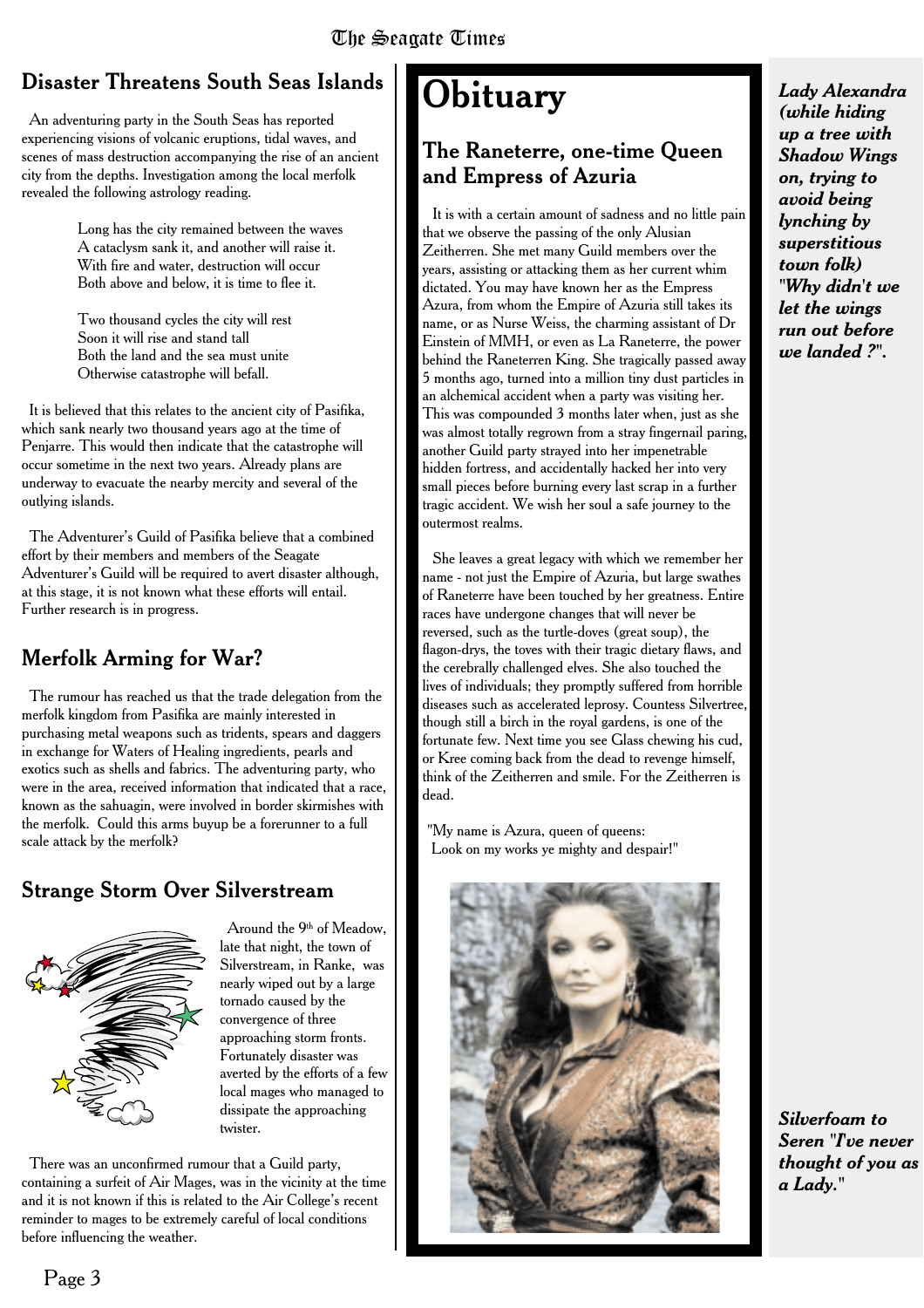*Amelia said to the party members who had been in Terra Nova before "I got the distinct impression that some of you knew where we were going."*

This story was told to a guild party just before the War of Tears by one of the Irin. It explains the motivations of some of the Powers. The 'five sons of Baal' mentioned in the story are the Demonic Emperors. The Demons and The Powers of Light are alliances who formed to support or oppose Baal's sons.

## **Jade Dragon's Story**

#### Or The History of the World From One Who Saw Most of It

In the beginning there was the first race, who were the Dragons; the children of Xanadu. They had power beyond imagination; they could alter their shapes at will, and do all sorts of things that would be considered impossible by modern folk. In their altered forms they mated with many of the other creatures that filled the world, and passed on fragments of their power to later generations. Some of these races gained a little of the wisdom of the Dragons; others gained fantastical abilities, and even now the blood of the Dragons still flows in their veins.

But despite all their powers the Dragons were different from their father and from the other gods in one important aspect: they were mortal. This difference was not one that concerned them as first -- when you have an indefinite life span and near divine abilities the difference is not immediately obvious -- until a Dragon dies.

The oldest and most powerful of Xanadu's children was Baal -- who could be said to be the first mortal, the oldest being in the universe besides the gods -- and he fathered many powerful children. Baal's mate was Anu who was good and clever and shone brightly, and she and Baal were

a perfect pair, created for one another as Xanadu's first children.

Anu's love was the faerie folk and she tended and loved them. From her they gained wisdom and understanding, and their long lives, but they also inherited her one weakness -- a vulnerability to the "Dead Metal", iron.

Only the elves overcame their fear of iron and used it to make beautiful artworks. In time an elven smith fashioned a sword of it, from a vision that had come to him in a dream. He did not know what it was that he made, for there was only peace amongst the Dragons and their young kin. It was a magnificent sword and he was pleased with his work and showed it to Anu. Anu sensed the future and saw only destruction, and unaware that this future might stem from her own actions she made to take the sword from the smith. In his surprise he struck her with it, and she died -- the first Dragon to ever die.

At first Baal could not understand what had happened. He called to Anu but she did not respond. He tried to summon back her spirit, but it had passed beyond his power. Baal called for his father and begged for Xanadu's help, but when Xanadu explained that Baal and all the children were mortal, and that in time all of them must pass from the world, Baal fell into a black rage and cursed his father, and fled to the dark places beyond the world.

There, in the outer darkness he wandered. His heart was sick with misery for the loss of his beloved; his mind raged against the betrayal of his father, who had made his children only to die. There, in the darkness, one of the Old Gods came to Baal, a god who had no name but is known only as "Darkness". And Darkness spoke with him, and told him that this course need not be set, and that if Baal had the will there was a way to cheat his fate and claim the power that Xanadu had denied him.

Baal returned to the living world and called his children to him. He explained what the god had told him and that he meant to wrest the power of immortality from Xanadu and



*Amelia's wisdom (didn't go down to well with the elvish empress): "The reward of a job well done is another job."*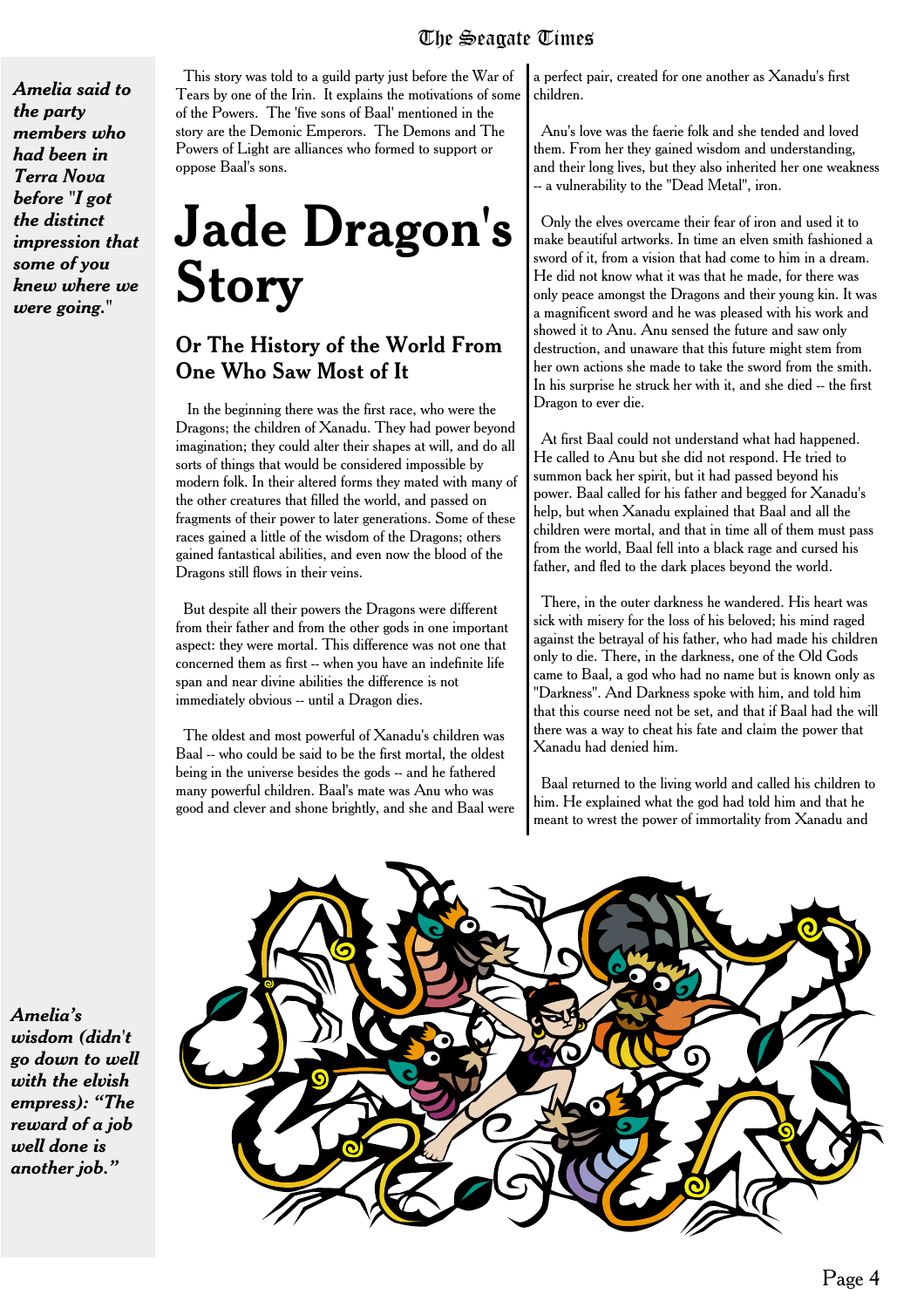the other gods. Most of the Dragons were shocked and dismayed and refused to have anything to do with Baal's plan. But five of his sons stood with him: Arhiman, Estu, Leviathan, and the youngest of Baal's children, the twins, Apollyon and Abbadon.

Baal began to plot his course. He created servants of fire and called them the Birds of Baal, which in the first tongue is "Baalrukh", and he summoned a great host of the younger folk - but not of the elves, for he blamed them in part for Anu's death.

Baal sent his forces throughout the worlds, and they looked in far places and for him they found certain things of which the Old God had spoken, and Baal began a great ritual.

The world shook, the seas froze, and fire fell from the skies. The Dragons became scared and called for Baal to stop but he would not. They tried to stop him and he struck them down. In desperation they summoned to them all of the young folk who had not sided with Baal, and fell on him en mass.

Baal's forces were well prepared, and though he and his son's were few in number they were great in power. The first war raged and Dragon destroyed Dragon, and Xanadu wept.

When it ended Baal and his sons had been slain and his host was destroyed or scattered. But, though Baal and his sons were dead their power did not fully pass from the world. They became spirits of darkness and evil lurking in the Otherworld that borders this world. Baal sought to continue his course and continue his ritual even after death.

The Dragons who were left summoned his spirit, though it cost them dearly and caused them great pain, and they bound it into an orb of black stone drawn from the heart of the world, and cast him into the outer darkness. Seeing their father vanquished Baal's sons fled to deep places and hid.

The war was over, but many of the Dragons had died and the survivor's hearts were heavy with grief. Most decided to leave the world and walk in the bright places beyond where their hearts might be healed, and it is said that the Dragons may return when they are ready, or if the power of Darkness again threatens the world. Although most left, a few of us stayed to watch over the young folk and guide their feet in the paths of peace and light. We became known as the "Irin" or Watchers.

The Watchers sought to teach all that the Dragons had learnt to the young folk, and we began with the races beloved of Anu. The elves learnt quickly and well, but they were unable to learn the magic of the Dragons for it was too powerful for them. In those days magic was a single harmonious and balanced force. There were elements and forces, spheres and influences, but not branches or divisions in the modern sense. This was the magic of the gods, and also the magic of the first race.

The Watchers divided the magic into pieces, pieces that in the latter days came to be called "colleges" and the elves found that they could master one of these, but not more than one. In creating the pieces, we had broken the whole. Each piece had an underlying principle that was one aspect of the whole, incompatible with the others as though a different language. In making the magic understandable to the elves we had prevented

them from ever understanding the harmony of the whole, and from hearing the music in the magic.

Perhaps it was this lack of harmony, and of knowing that they could never understand the whole that drove the elves to learn all they could about their world. They took Kadath the city that Xanadu had built for his children, renamed it Eldamar or "Elf-home" and made it their own. They explored the world and the wanderers that can be seen in the night sky, and built doors to other worlds like their own. They acquired knowledge and great power and yet were not content.

Some of the elves began to believe that what they were missing was the power of the Dragons, the ability to see magic as a balanced whole, and they sought to learn the other pieces of magic. At first they could not comprehend the other pieces but over time they began to realise that there was a second whole, another principle of magic that all the pieces fitted, a dark principle, the Dark Path. We forbade the elves to study this, but some will not listen.

The elves that follow this path have begun to learn the knowledge of the Dragons but the dark magic stains their souls and auras and they are becoming something other than elves. Baal's sons whisper to them from the void, and I fear for them, and for all of the young ones, for from the dark place beyond the world I have heard the Old God laugh.

#### Terranova Report

The Editors of the Seagate Times regret that due to unforeseen circumstances there will be no Terranova Report this quarter. We expect normal service to resume shortly.

### **The Adventurer's Guide**

#### Tips for success

Try combining Illusionist disguise spells with Mind Mage telepathy on a covert mission - great for convincing the opposition that you're on their side.

If you ever come across something you want to get at inside a transparent box that's trapped to take it away if interfered with, try the Illusionist Maze spell. The item goes away, then adventurers interfere with the box. It goes away, and the item comes back. Thus perished the Raniterre.

If you're headed underground, take an Earth mage with Tunnelling. Creating instant shortcuts is a great way to avoid monsters - or to trap them between two groups of armed and angry adventurers!

Never mess with the weather! Especially if you have more than one Air mage in the party.

*Lath - "There's been a leak and she's a Water Mage. She'll probably know something about it."*

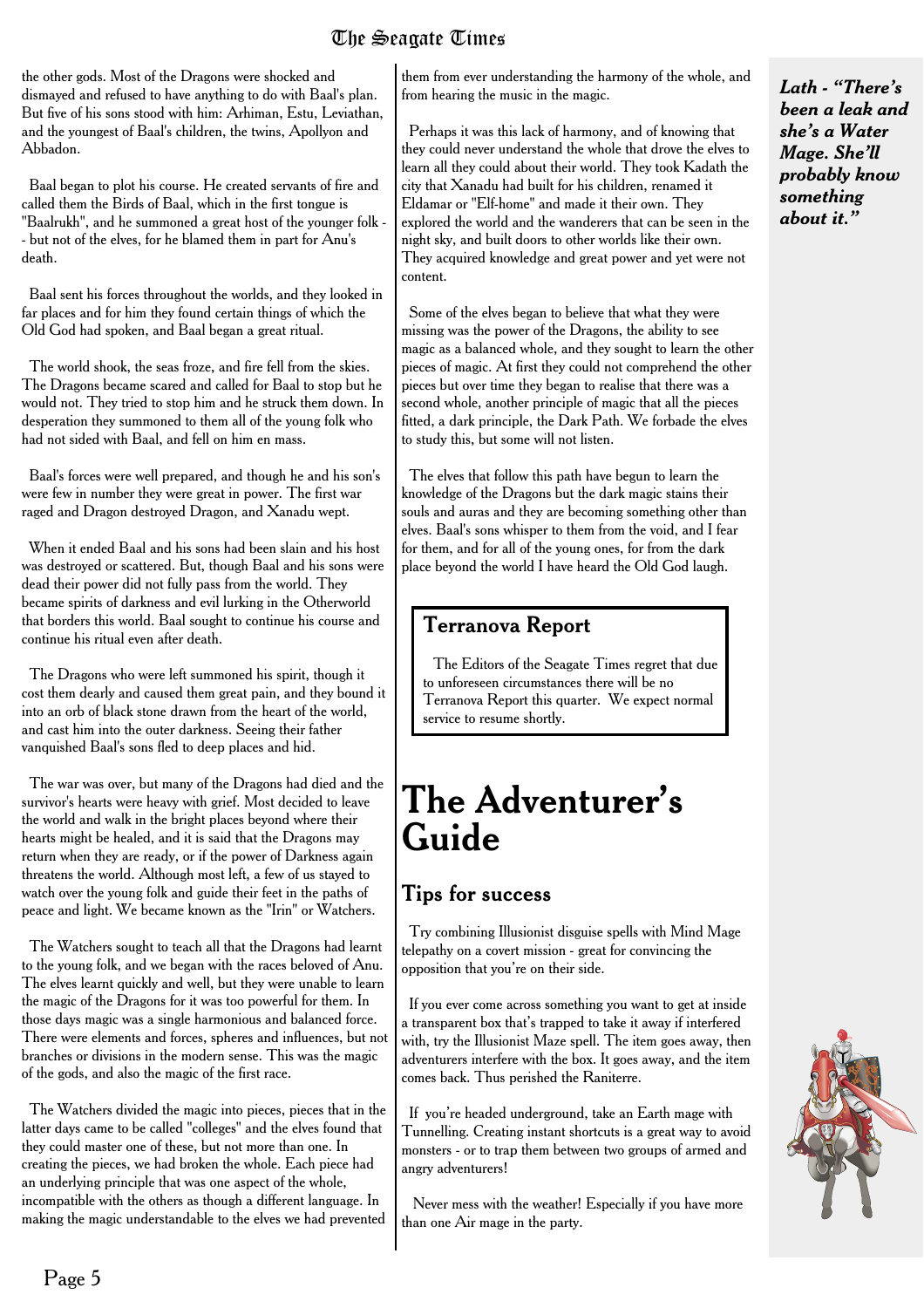*Viola - "Lath. Are you single?"*

*Lath - "No. I've got my big black dog".*

*Corel - "Why am I explaining this to a mouse?"*

*Eltain (after several wards were activated causing a great deal of destruction) "Personally I blame the mouse".*

*Lath - "We should paint ourselves blue, act like dwarves, and bounce in the forest. La la le la la la".*

## **Starflower's Bestiary**

Beware the Jabberwock!

In a recent excursion to Azuria, a number of remarkable beasts were encountered. The party believed these creatures not to be natural, but to be the product of the Raniterre's bioalchemy. Nevertheless, they were found on Alusia and there is the possibility that the species in question may spread beyond the Anaborian forest where they were found.

#### Jub-Jub Bird

These creatures attacked the party as we were boating down the river, propelled by the illusionist in merform. Their aura gave a GTN of simply "Jub", but they were always encountered in pairs, hence the common name "Jub-Jub". They resembled bright red flying snakes far more than any species of bird. The term "feather boa" comes to mind, especially for the pelt, which proved to be magical, having the ability to negate a portion of the weight of an object it was sewn into. That might alone be sufficient to ensure that the creatures will be hunted to extinction by adventurers, were it not for their remote habitat, and their own formidable defences.

Jub-Jub birds are extremely agile, and will generally get the drop on even experienced adventurers. Their bite is generally effective, and injects a magical poison, which besides doing deadly and continuing damage, can also cause a hardened adventurer to recoil in fear. Besides this poison, the important point is that they both attack, one after the other, (one of each pair seems to be the leading half??) the same point on the body which is always an extremity -- the head or an arm. This is what would make them particularly dangerous to individuals or groups who are not teams. However should a party try hunting them they will should have good success exploiting this attack strategy. One party-member should almost literally stick their head out; and rely on team-mates to save them and kill the Jub-Jub. Also the Jub-Jub apparently will not get into the water (the wet bodies didn't fly at all well)

#### Slithy Toves

After our experience with the Jub-jub birds, we entered the forest cautiously. When we came upon a clearing occupied by two hideous beasts with long snouts somewhat resembling armoured aardvarks, we concealed ourselves while the illusionist read their aura. He asked an exceedingly astute question, "What is the principle weakness of these creatures?", to which the answer was "appetite". This led the illusionist creating a huge heap of squirming worms and crawling insects which he judged to be their food. They fell upon this monstrous mound with surprising alacrity and ate and ate beyond anything I had hitherto seen even from hobbits. So far beyond capacity did they consume, that they literally exploded, spraying the clearing with fragments of flesh and bone.

We observed that the slithy toves attacked with their very accurate long prehensile tongues, and that they apparently live on the "squishy-parts"; the eyeballs, the brain (though the nostrils), suffocating party members in passing, etc. I therefore conclude that they could be a serious danger to an adventuring party - their hunting strategy would be to blind and disable, perhaps even kill coincidentally, and then bury the body until the rest was suitable to be eaten.

#### The Jabberwock

We barely caught a glimpse of this monstrous beast, but we most definitely heard sit as it shuffled noisily through the wood. Its scream had to be heard to be believed. Fortunately it did not notice us, and we were able to avoid combating the fearsome creature. Our astrology readings suggested that the creature was one monster indeed best left alone.

"The tablespoon, with eyes of Flame, Came stifling through the trigger wood, And troubled as it came!"

We had surmised that "eyes of flame" implied an innate magical fire attack of some kind, which we were reluctant to confront without more in the way of protective magic than we had. Its fearsome scream may have been designed to flush out quarry, but that is merely conjecture. I cannot confirm what modes of attack or weaknesses the Jabberwock might have, and it is my considered opinion that it's better that way.



The Jabberwock - an artist's impression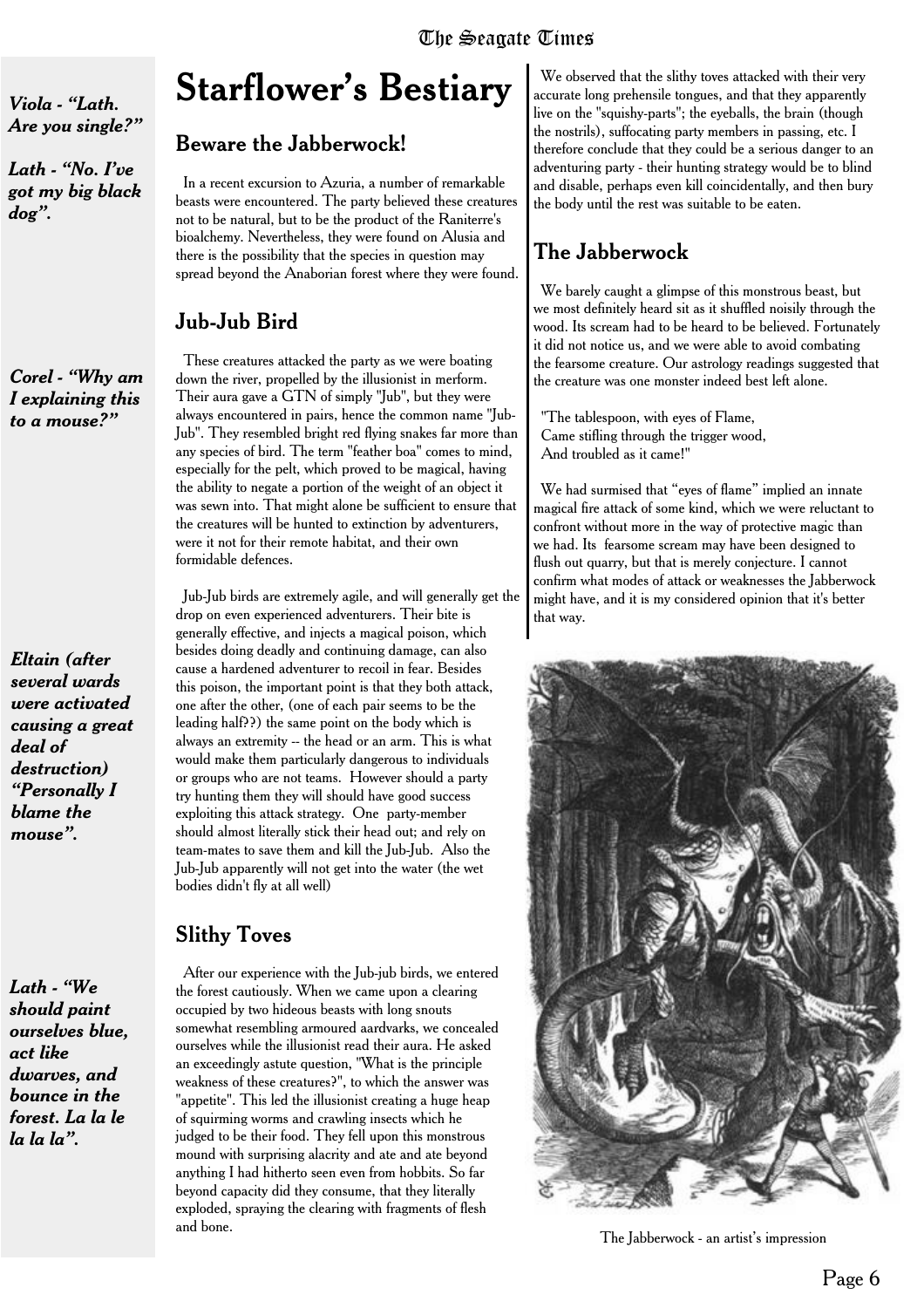## **The Puzzle Column**

#### Conundrum 5

Hereunder is a puzzle. The first correct answer drawn from a hat at the end of next month, will win a crafted item. Any correct answer to the bonus question will win an Individual True Name. Answers can be sent to Borghoff, c/- Seagate Adventurer's Guild (360-1569 or salient@kccs.co.nz).

Appetizer was once more out on adventure, with five comrades from the Seagate Adventurer's Guild. Eventually, the party were proceeding single file towards Tobintown, their Objective, when Furble, the E+E mage backfired and became blind. Disorder reigned for awhile, but the party finally reordered itself. Derwent, the Elvish Minstral then amused himself by comparing each party member's Old position (the front being 1) with their New position. Strangely, he multiplied each adventurer's new position with their old. When he did this he got six different answers. Incredibly, of these six products, there were exactly the same number of primes, perfect squares, perfect cubes, and odd numbers. This also happened to be the number of adventurers that were closer to the front after the re-shuffle. How were the original positions of the adventurer's changed after the re-shuffle ?

Bonus Question : When Derwent later showed this write up to Appetizer, Appetizer had a capital notion of a use for the Elf. What was that use ?

#### ANSWER TO CONUNDRUM 4

The links in the chain were 1,3,6,2,5,14.

The answer to the Bonus Question was Bronze.

#### A Riddle

"At night they come without being fetched, And by day they are lost without being stolen."

Answer next issue

#### Tips For Evil Cult Members:

- Familiarize yourself with the specifications for sacrificial victims, and ensure that unacceptable substitutes cannot be unexpectedly introduced into the ceremony. If the penalty for not-to-specs work is death and/or mutilation, consider working for a more fault-tolerant deity.
- Avoid needless embarrassment. Practice the correct pronunciation of your deity's name in the privacy of your own room before chanting it in public.
- Before agreeing to impregnation by a supernatural being, investigate the survival rate of the other people who have undergone the procedure.
- Eschew powers whose followers are all young; such groups usually employ an unpleasant retirement procedure.
- Herbal scented candles MAY NOT be used in rituals. We cannot stress this strongly enough.
- Pastel coloured candles shaped like cute animals are like direct sunlight to the Powers of Darkness.
- When the Black Mass goes awry, stay away from the Evil Priest. Enraged demons always go for the pompous.
- When a religious artefact begins emitting light, CLOSE YOUR EYES. Thousands of cult members could be saved every year if they followed this simple safety tip.
- After ritual sacrificing, taking bits home for later is now generally considered bad form. Even if you ARE a necromancer.
- Contrary to popular belief, herbalist potions and invocations do not mix.
- When the ritual goes awry, it is vitally necessary to be able to discern between the gibbering monstrosity that needs to be stuffed full of silver weaponry and the gibbering monstrosity that will fade away after a few hours, a good dinner, and a good, hot bath.
- For those situations where a fresh, living sacrifice is not available, the lower ranks of demons can be fooled by gently warming a previously preserved chunk of ex-victim and cleverly jiggling it. However, a mock victim sculpted from fake meat is unacceptable.
- Instead of picking human victims who are young, virginal, and innocent (and tend to turn out to be the hero's girlfriend), see if you can substitute mass murderers, lawyers, bagpipe players, politicians, necromancers, or any other people who won't be missed.

#### Potions for Sale

Alchemical potions available to order. Healer Skill and several Colleges including Solar Celestial, Water and Mind.



Please contact Phaeton d'Tama at the Guild.

#### What's Hot

Reliquary Urns

Flying

Disguise Spells

Divine Intervention

Talking Mice

Old dragons

Yetis

#### What's Not

Getting Lost in Hell

Death Cults

Stacking Storm Spells

Death-aspected Clones

Talking Bunnies

Young Dragons

Fire demons